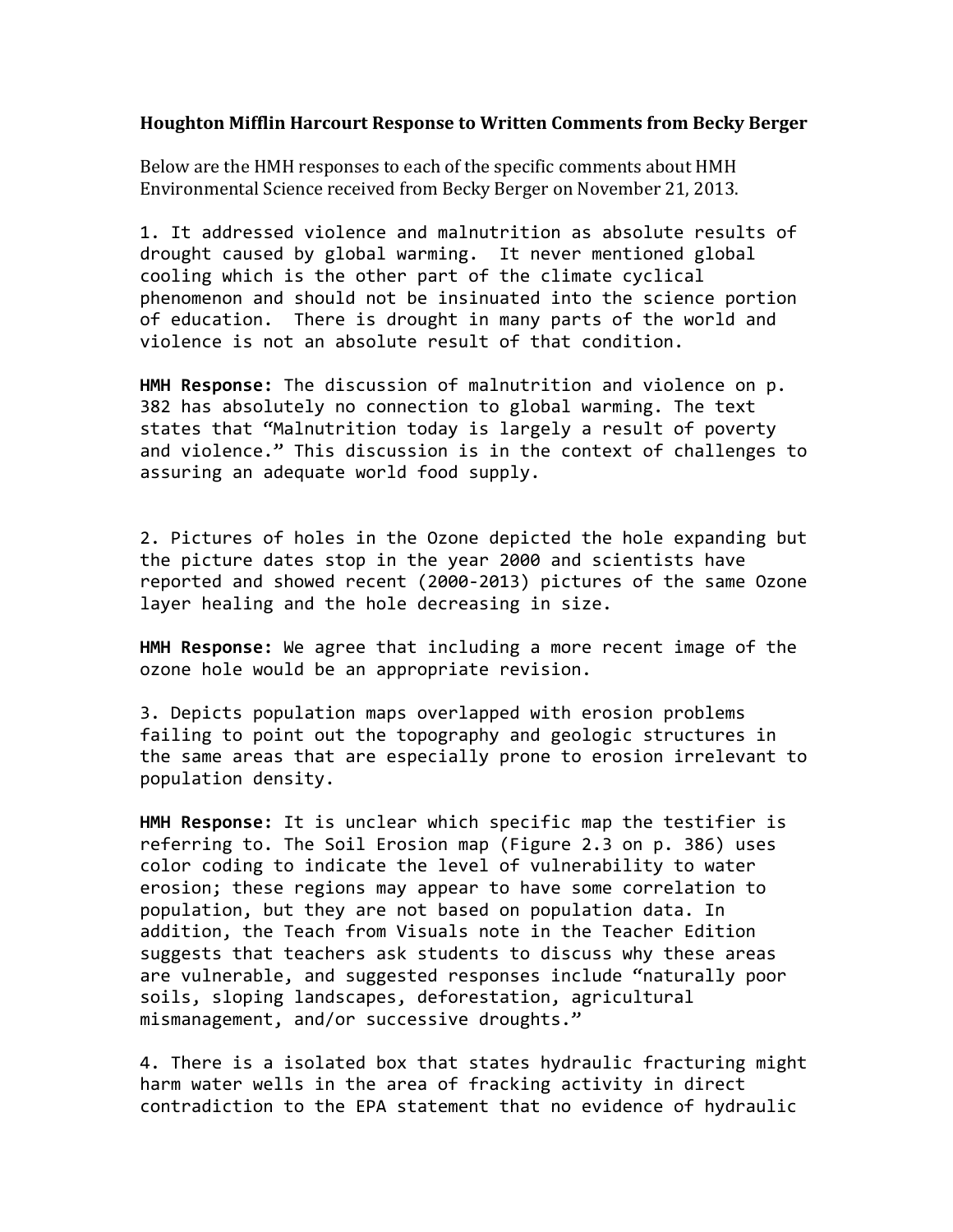fracturing contaminating groundwater has been found.

HMH: We will review the EPA statement and other studies and make an appropriate revision.

5. This "techbook" gives absolute outcomes on environment, air quality, economic destabilization, necessity for taxation based on data, studies and information that is old and has been deemed incorrect, absolutely false and partially true.

HMH Response: We cannot respond to this generalization.

6. The suggest that there would be a \$1500 per year decrease in everyone's energy bills if they just install energy efficient windows. That is absurd and cannot be proven to be true since many homes already have them and individual households use differing amounts of energy depending on the number of people in the home, age brackets and number of appliances.

HMH Response: This description misrepresents the content on page 470. The text actually states that "the average household in the United States spends more than \$1,500 on energy bills each year" and later states that "replacing old windows with new highefficiency windows can reduce your energy bill by 15 percent." This 15 percent would be \$225 not  $$1,500$ . This is an average number that clearly does not apply in every case. The wording also makes clear that is assumes replacing old windows not ones that are already high-efficiency.

7. Using one scientist's estimation of kilowatt savings and endorsing ENERGY STAR products is not only inappropriate it is lacking scientific testing on a broad scale.

**HMH Response:** This Teacher Edition note does not endorse Energy Star products but accurately states that these produces can reduce or eliminate phantom loads. We will research the data on phantom loads and make a revision to the estimate if appropriate.

8. Connecting to math from the teachers edition makes an invalid assumption that Germans use less water than United States citizens and thus the US should save more water through green technology.

**HMH Response:** This Connect to Math on page 470 is about usage of gasoline not water and is based on data not an assumption. We will review the most current available data and make a revision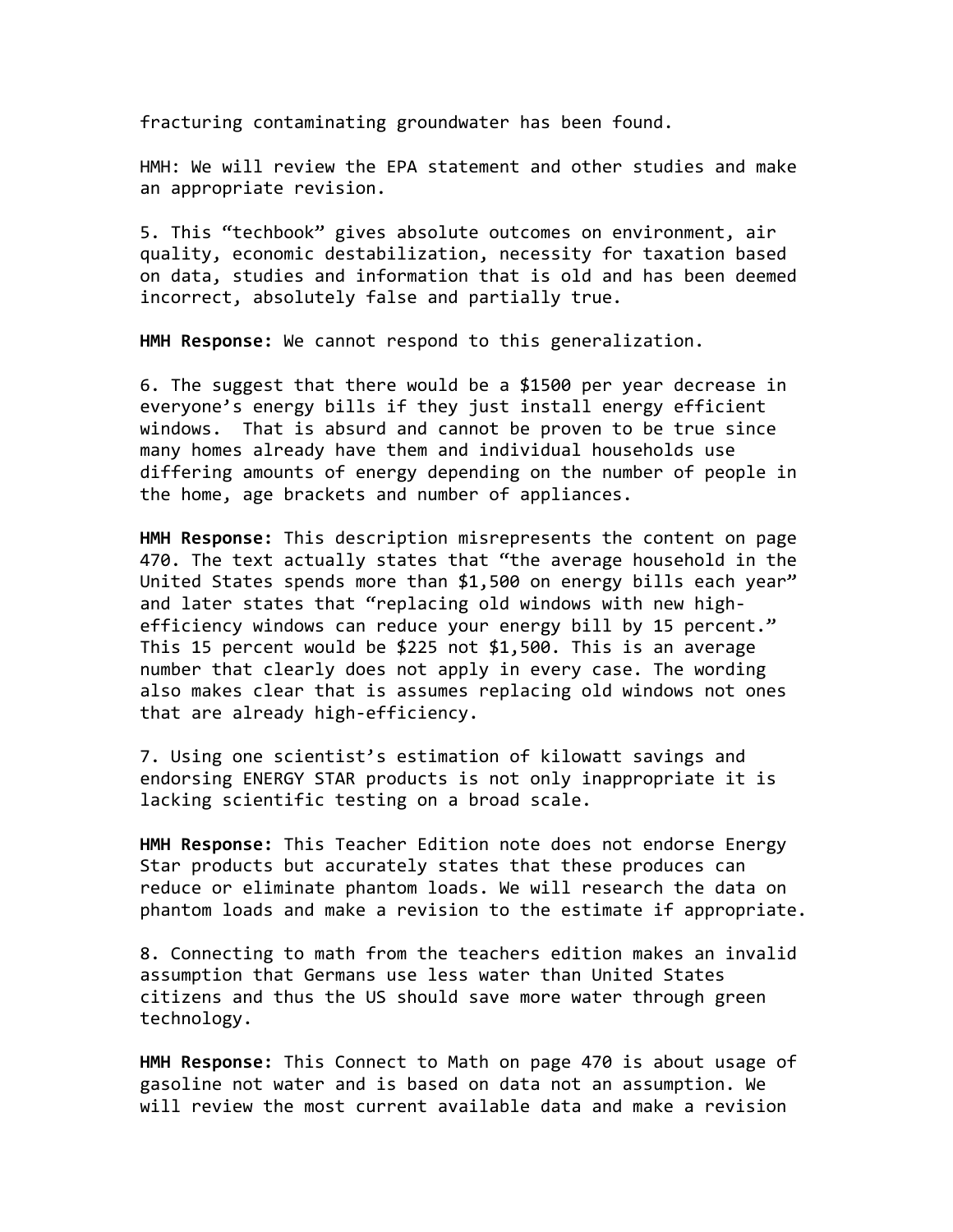to the numbers if warranted.

9. RETEACH sections to change lifestyle choices in a science class have nothing to do with science. This has the potential for children to conflict with the lifestyles their parents have worked hard to afford for them and can create an argumentative situation in the homes that cannot afford to make major changes to their living conditions, which could result in psychological or self esteem problems of the students.

**HMH Response:** Environmental Systems TEKS 9J requires students to "research the advantages and disadvantages of 'going green'" including energy-efficient homes and appliances.

11. Offering alternative energy sources without full explanation of the negatives associated with them is an incomplete set of information for the students that leads to false conclusions.

**HMH Response:** The text does identify both advantages and disadvantages of alternative energy sources. In addition, Question 1 on p. 465 asks students to "List six forms of renewable energy, and compare the advantages and disadvantages of each."

12. Proposing mass usage of hydrogen gas for fuel is ignorant of the volatility of the gas and the explosive nature of this type of fuel which would endanger users. It is not ready for mass production.

**HMH Response:** The text does not propose mass usage of hydrogen gas for fuel and makes clear that hydrogen fuel is not ready for mass production. Under "The Challenge of Hydrogen Fuel" on page 468, the text states that hydrogen is a fuel of the future and not of today. It states that current methods of production are not efficient, and that tanks that can hold hydrogen safely under high pressure have not yet been developed.

13. Speaking of wind power as though it is the abundant, inexpensive and the solution to all of our energy needs is false, naïve and misleading. It takes 500 gallons of diesel fuel per month to START every 75 windmills that are used commercially produced electricity leaving a footprint and creating electricity with two forms of energy, fossil and wind, instead of just one. The text also fails to point out that wind energy is not reliable, and cannot be transported over great distances so often times it is generated in area with low population density.